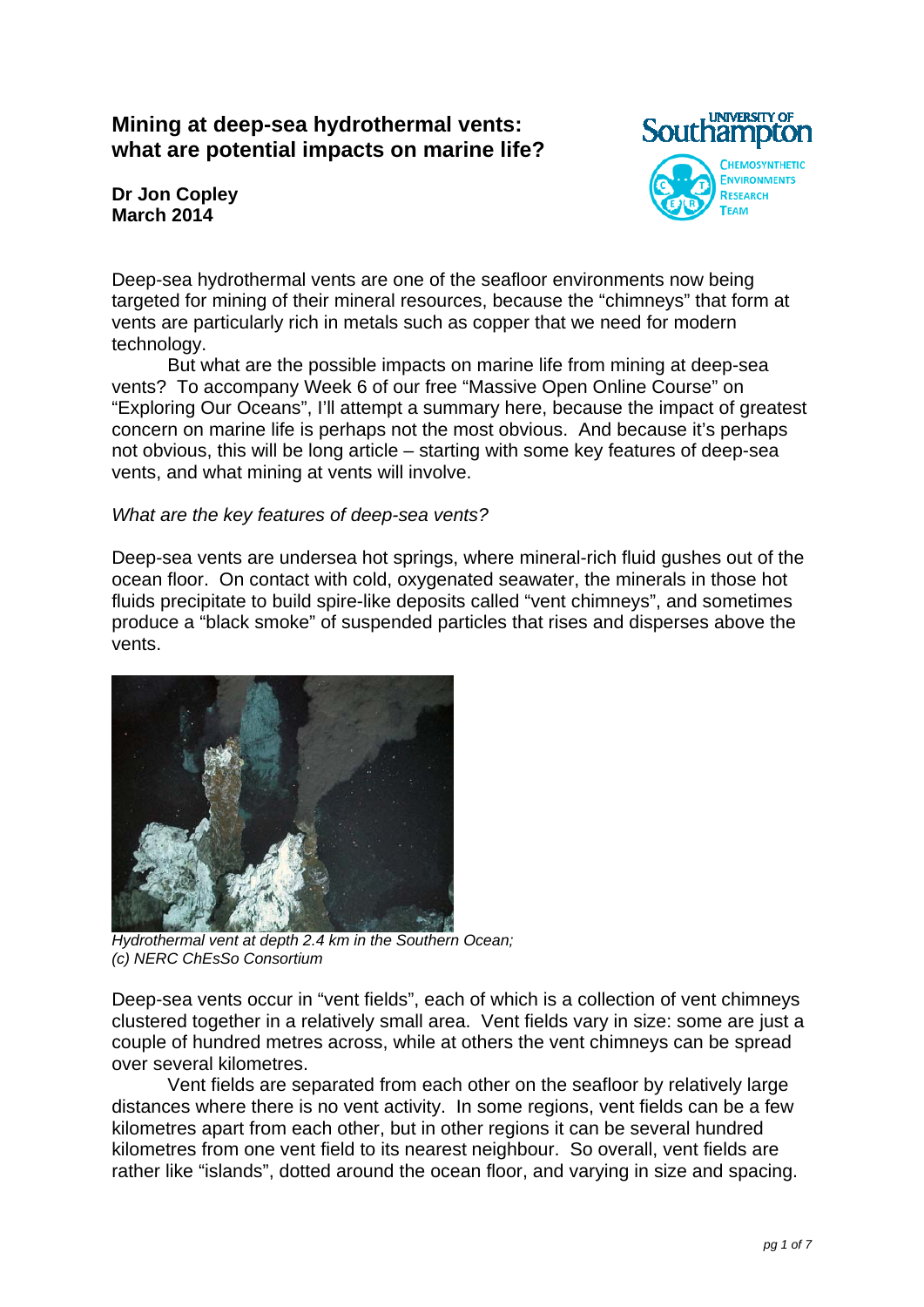The activity of each vent field does not last forever. Depending on their geological setting, some vent fields may only be active for a few decades, before their fluid flow shuts down, for example if the area is smothered by lava flows from nearby undersea volcanoes, or if the "plumbing" beneath the vent field is disrupted by earthquake activity. In other regions, however, a vent field can remain active for thousands of years – and go through cycles of activity, switching "on and off" for several millennia at a time.

**So this is a key point that we will come back to later: deep-sea vent fields are not the same the world over. Some are smaller in area than others, and some are naturally active for thousands of years.** 



*"Chimneys" at recently discovered hydrothermal vent fields around the world; (c) University of Southampton* 

At active vents, microbes thrive by using some of the dissolved minerals in the vent fluids as an energy source, in a process known as "chemosynthesis". These microbes in turn provide food for species of deep-sea animals, many of which are only found in such "chemosynthetic" islands of life on the ocean floor.

 However, those animal species are never unique to an individual vent field, because if they were, they would go extinct when that vent field shuts down naturally. The "vent" animals therefore have larval stages in their life cycles that are adapted for dispersal between vent fields, which allow them to avoid extinction despite the ultimately ephemeral nature of the colonies of their adult forms.



*Marine life at a vent 2.4 km deep in the Southern Ocean; (c) NERC ChEsSo Consortium*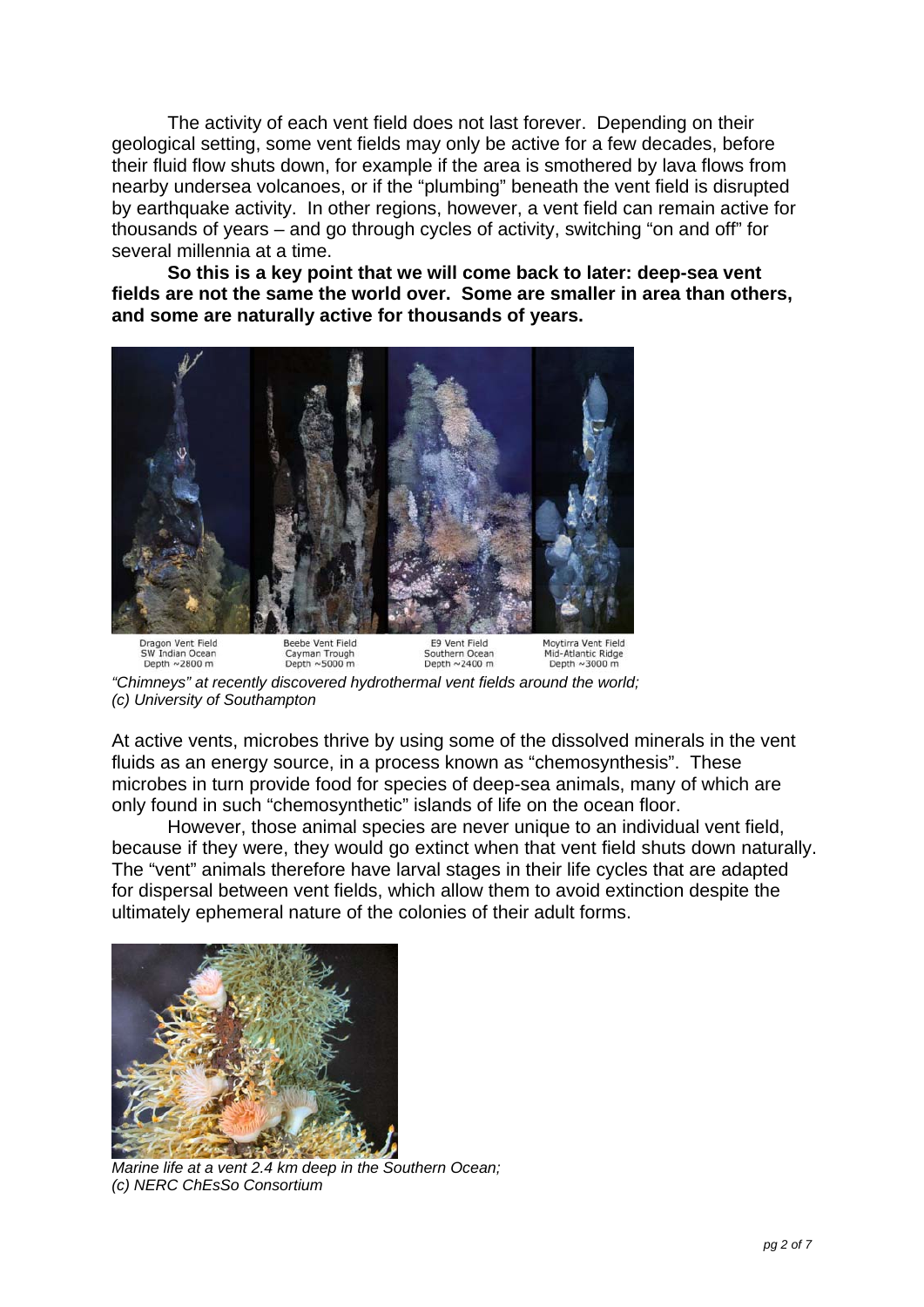Although vent species are not unique to individual vent fields, however, they are specific to particular regions – one species, for example, may be found at vents along 3000 km of mid-ocean ridge, and then either geological or oceanographic barriers may isolate it from other species at vents in neighbouring regions.

**So this is another key point that we will come back to later: vent fields are naturally ephemeral, and may be inhabited by species of animals only found at vent fields in a particular region, but never only at one individual vent field.** 

#### *What is involved in mining at vents?*

From plans already made by mining companies, "mineral extraction" will involve machines on the seafloor scraping up and pulverising the "seafloor massive sulfide" (SMS) deposits at a vent field, i.e. the vent chimneys and associated rubble around them.

 This material will be pumped to a surface facility, where the metals will be extracted. The remaining matter will be turned into a slurry, and in some cases may be pumped back down into the depths, to disperse from a pipe in mid-water and eventually settle across a wide area of the seafloor at very low concentration, similar to the fall-out from the natural plume of particles dispersing from the vents themselves.

#### *What marine life will be most affected?*

Now let's think about the marine life that is likely to be most affected by mining at deep-sea vents. Mining on land has an impact on local wildlife, but on land that wildlife usually occupies habitats much larger than just the area being mined. So although some garden snails or earthworms may be killed by an excavation on land, that impact doesn't usually cause concern, because those species are still common in unaffected areas.

### **So it is important to make a distinction between "normal" deep-sea animals that are found in extensive habitats beyond deep-sea vents, and "vent" animals that are only found in vent environments.**

 The plume of particle-laden waste water from seafloor mining could have an impact on "normal" deep-sea animals, for example suspension-feeding corals living on rocky seafloor away from the vents, or mid-water animals if the plume clouds the water (remember that many deep-sea animals still use light to communicate, hunt, and evade predators, even at depths beyond on the reach of sunlight).



*Deep-sea coral and brittlestar; (c) University of Southampton*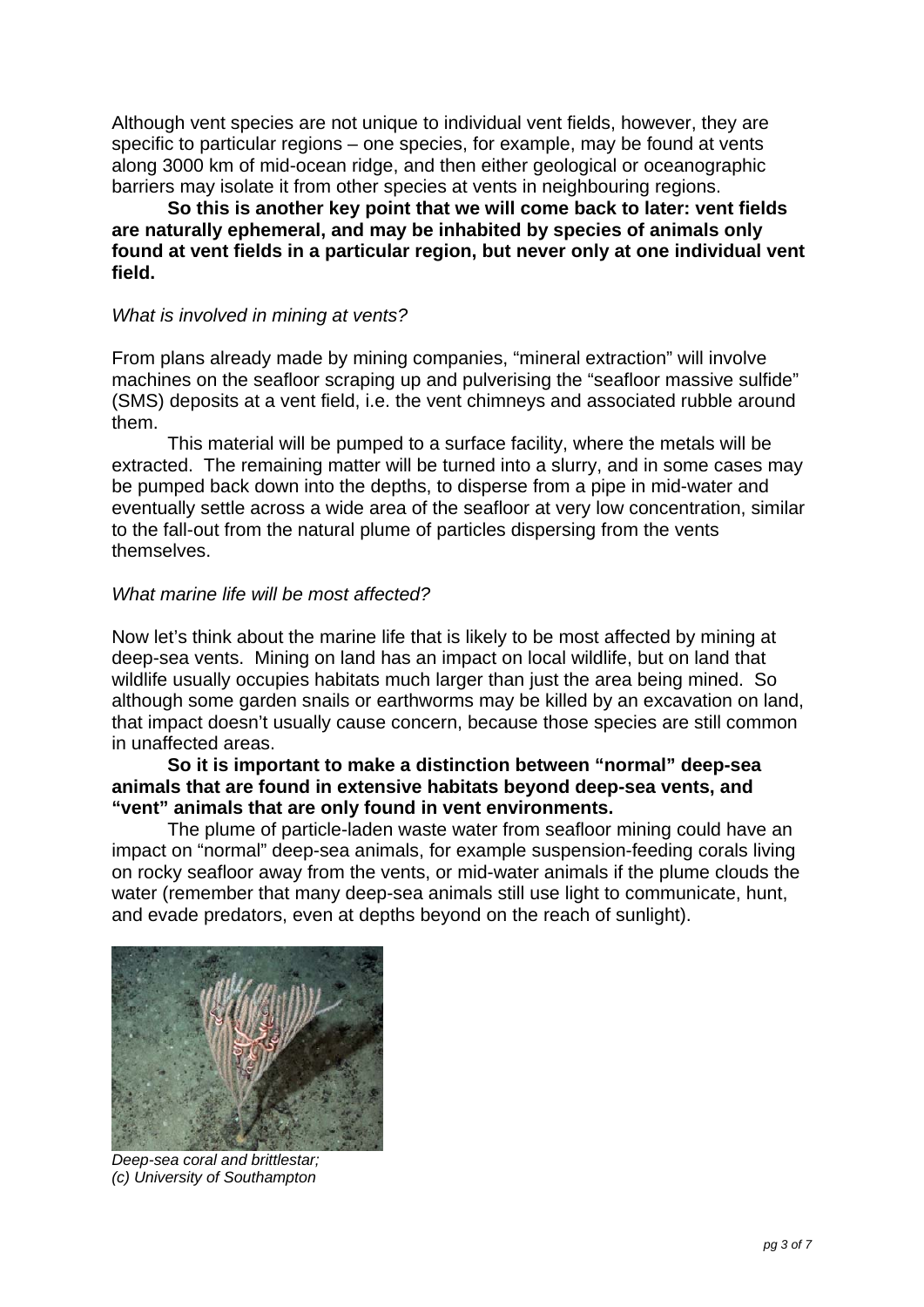But those kinds of animals usually have very wide distributions away from vents in the deep sea, so in terms of habitat loss or species extinction they are not particularly at risk from mining at vents; the impacts on them are similar to those on the garden snails and earthworms of our land-mining analogy. The same applies to animals that may be affected by noise or other disturbance from mining activity, if their species have wide distributions and large populations beyond the impact area.

#### *How will "vent" animals be affected?*

But what about the impacts on the "vent" animals, which only live in vent environments? The animals living on vent chimneys macerated by the mining machines will be killed. But vent fields are naturally ephemeral features: when a vent field shuts down naturally, all the animals living there die out. So mining, it is argued, simulates a natural disturbance process at an individual vent field.

 In fact, mining does not "switch off" activity at a vent field; instead, it effectively resets the vent field to "time zero" in its natural development, by scraping the seafloor back to bare basalt with hot fluid still gushing out of it. We know that the larvae of "vent" animals can recolonise that site from other vent fields in the region, because they did so when venting at that site first began (though how variable larval supply is, and whether a community will always follow the same pattern of development, is not yet known for vent fields in many regions). And the chimneys grow back too (for example, we have seen chimneys grow several metres in a year between visits to some sites).

 So on the face of it, mining at vents might seem an attractive proposition (and the word "sustainable" has even been used by some to describe it). But as is often the case in the natural world, issues arise when we consider cumulative effects across a region, rather than individual sites.

## *What are the risks to "vent" animals from mining?*

In the Western Pacific, where plans for mining at vents are arguably most advanced, most of the vent fields are associated with "back-arc spreading", rather than being found on mid-ocean ridges. These "back-arc" vent fields can be extensive, for example stretching over kilometres of seafloor in a ring around the summit of an underwater volcano.

 At many of these "back-arc" vent fields, it is possible to mine just one part of the vent field, while creating "set-asides" or "reserves" within the same vent field or area, from which animals can recolonise the mined area afterwards. That is exactly what the Canadian-based mining company Nautilus Minerals proposes to do at the Solwara-1 vent field near Papua New Guinea, and they have worked extensively with scientists in the US to understand patterns of gene flow and thereby define what should be effective reserve areas as sources for recolonisation. Looking at those plans as an independent observer, I think they will work in terms of mitigating the impact on "vent" animals. The mined area should recover, with chimneys regrowing and "vent" animals recolonising them.

 But – and it is a very big "but" – not all the vent fields on mid-ocean ridges are like the "back-arc" vent field of Solwara-1. At mid-ocean ridges, would-be seafloor miners are targeting vent fields on "slower-spreading" ridges, such as the Mid-Atlantic Ridge and SW Indian Ridge. Vent fields on a slower-spreading ridges are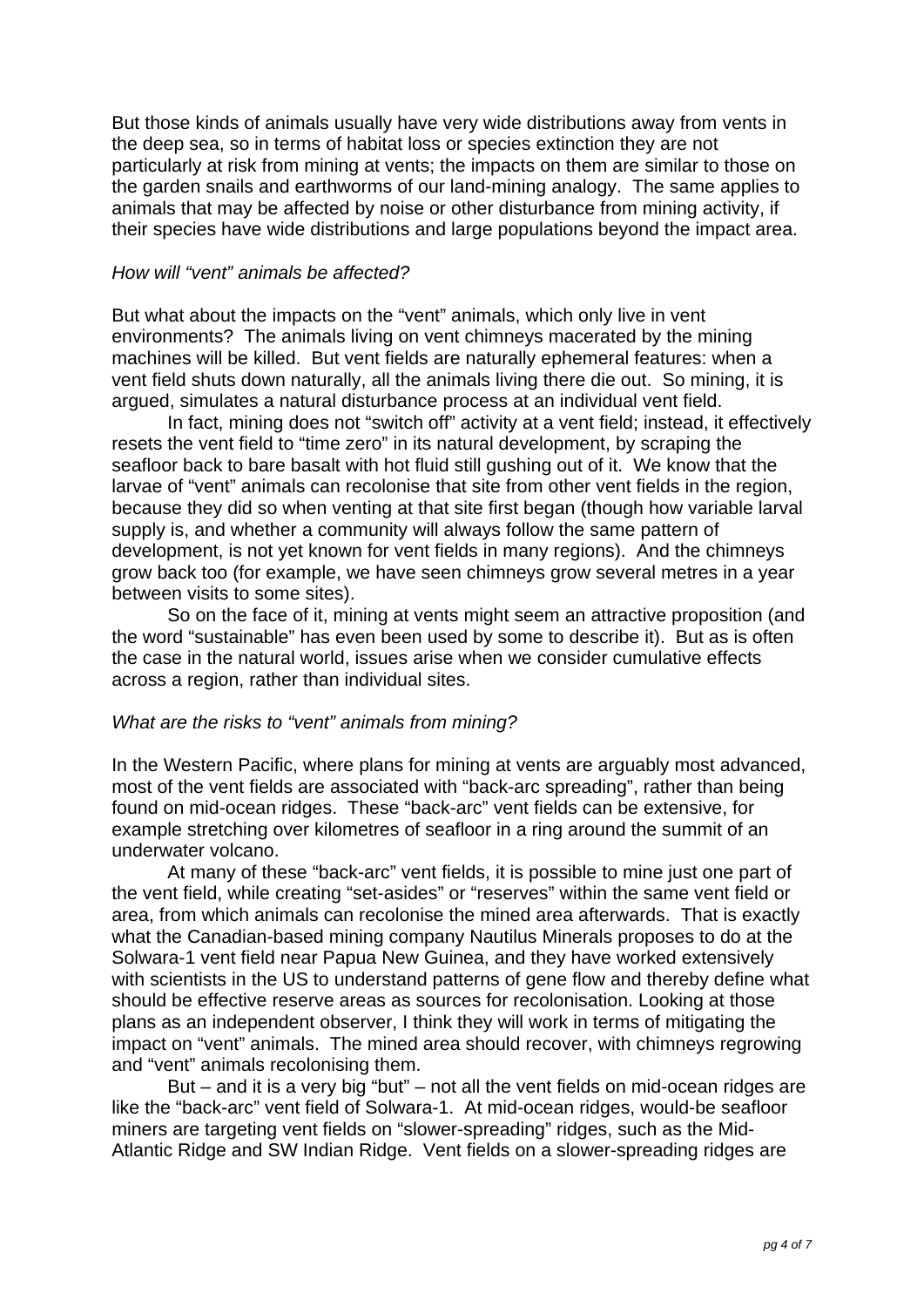often much less extensive in size than "back-arc" vent fields such as Solwara-1, and each vent field on a slower-spreading ridge is typically active for several millennia.

 The TAG hydrothermal mound on the Mid-Atlantic Ridge, for example, is one of the largest known mid-ocean ridge sulfide deposits, but its main active mound is only ~200 metres across, unlike the chimneys spread over kilometres at Solwara-1. And the TAG mound has been active for at least 20 000 years, in cycles of activity and inactivity each lasting 4000 to 5000 years, revealed by "geochronology" of its mineral deposits.

 So at the smaller vent fields on mid-ocean ridges, it is not feasible to create "set-aside" or "reserve" areas within a vent field that is being mined: it will be "all-ornothing" for that particular vent field, considering the footprint required for machinery on the seafloor. And most importantly: the natural rate of vent-field-wide disturbance on slower-spreading ridges, to which their marine life may be adapted, seems to be once every few millennia.



*Marine life at Beebe Vent Field, depth ~5 km in the Caribbean; (c) University of Southampton* 

What we don't yet know on slower-spreading ridges is how rapidly a colony of "vent" animals develops from "time zero" to become identical to the well-established colonies that we have found so far. We have not yet found a vent field close to "time zero" on a slower-spreading ridge: the ones we have seen so far have large mineral deposits, indicating that they have been active for some time, and their ecology has remained largely unchanged over the decades that scientists have been visiting them, unlike shorter-lived vent fields elsewhere in the world. If early stage vent fields on slower-spreading ridges have a different ecology, then mining of several vent fields in a region could reduce the habitat available for species that only inhabit mature colonies.

 **So this the main impact of concern for "vent" animals: if mining "resets" vent fields in a region at a much higher rate than they "reset" naturally, then we could see overall habitat loss for some "vent" species particular to that region, and ultimately an increased extinction risk for those species as a result of our activities.** So what really matters will be the rate at which we disturb these systems by mining, across a region, compared with their natural rate of disturbance at vent-field scale, and the rate of response of animal colonies to such disturbances on slow-spreading mid-ocean ridges, which we don't yet know at vent-field scale.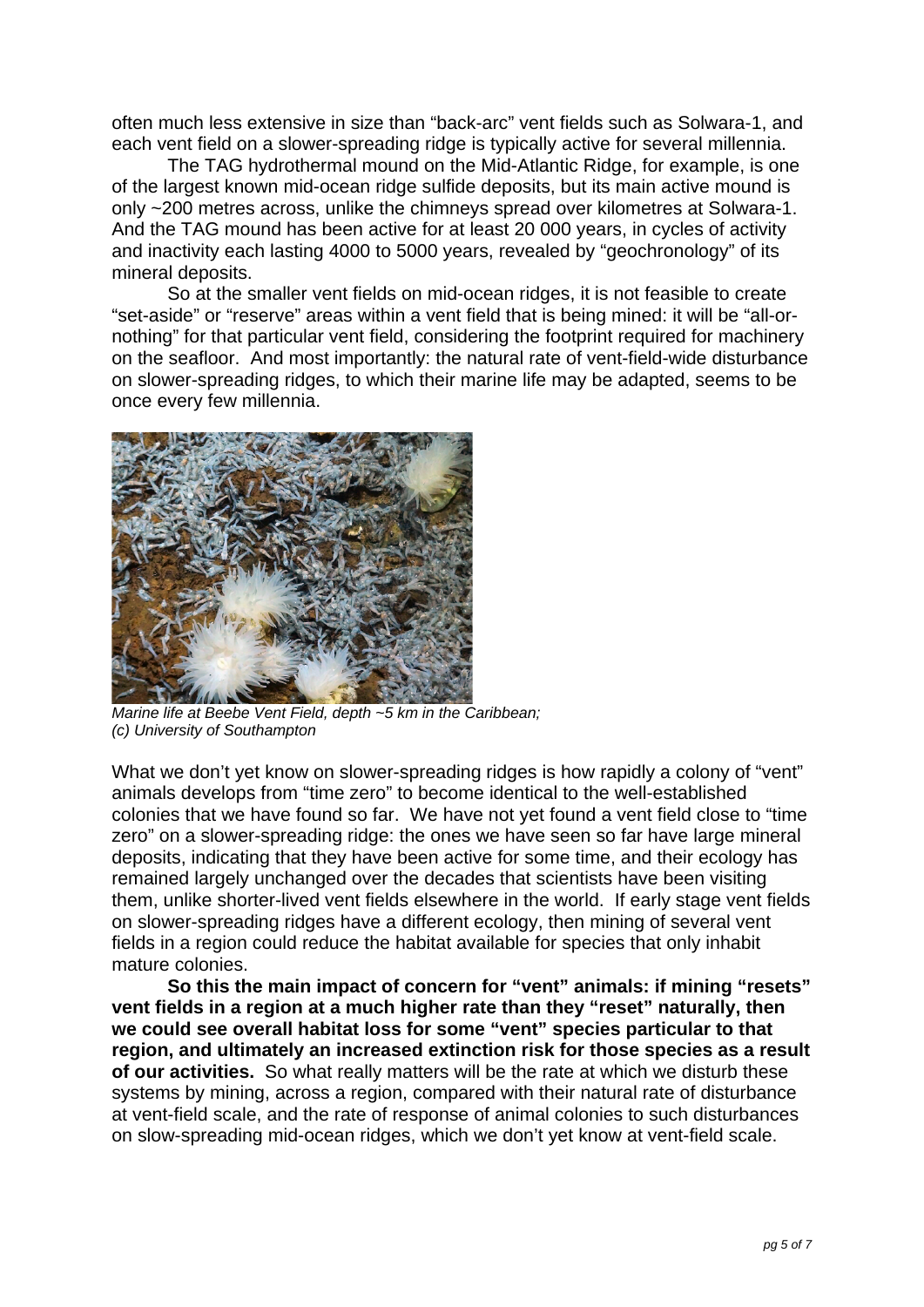### *What can be done to reduce the risk of habitat loss and species extinction at vents on slow-spreading mid-ocean ridges?*

The most obvious answer to that question is "not to mine those vents"; however, as I will discuss in a further post, the decision has already been made (on behalf of all of us, yet seemingly without us being asked).

 If mining goes ahead at active vents on slow-spreading mid-ocean ridges, it is therefore essential that it is carefully controlled at a **regional** scale, for example identifying a network of vents in a region that must be conserved to ensure viable "metapopulations" of species to recolonise mined sites. And it will take considerably more research and exploration to inform such an approach in **each** region.



*"Ivory Towers" vent chimney, depth 2.4 km, Southern Ocean; (c) University of Southampton* 

There is also an alternative at this point: for every "active" vent field on a slowspreading mid-ocean ridge, there are probably at least ten inactive vent fields, where venting has ceased naturally but where the vent chimneys have not yet been buried by sediments. As venting has ceased at these sites, the "vent" animals have moved on – but the metal-rich mineral deposits remain. So potentially, it might be possible to mine inactive vent fields on slow-spreading mid-ocean ridges without the impacts on "vent" animals that we have considered here.

 (Recent research shows that marine life at inactive vents can still benefit from chemosynthesis at nearby active vents, but the species involved are "normal" deepsea animals, typically with wide distributions beyond inactive vents, so they may be similar to the earthworms and snails of our land-mining analogy).

 Inactive vent fields may be less attractive to would-be miners, however, because they are harder to find. We find active vent fields thanks to the plume of mineral-rich fluids gushing out of them, but inactive vent fields lack those tell-tale signals. But it could still be possible to restrict mining of vents on mid-ocean ridges in international waters to inactive sites. Whatever the future, however, effective regulation will be essential for vent mining.